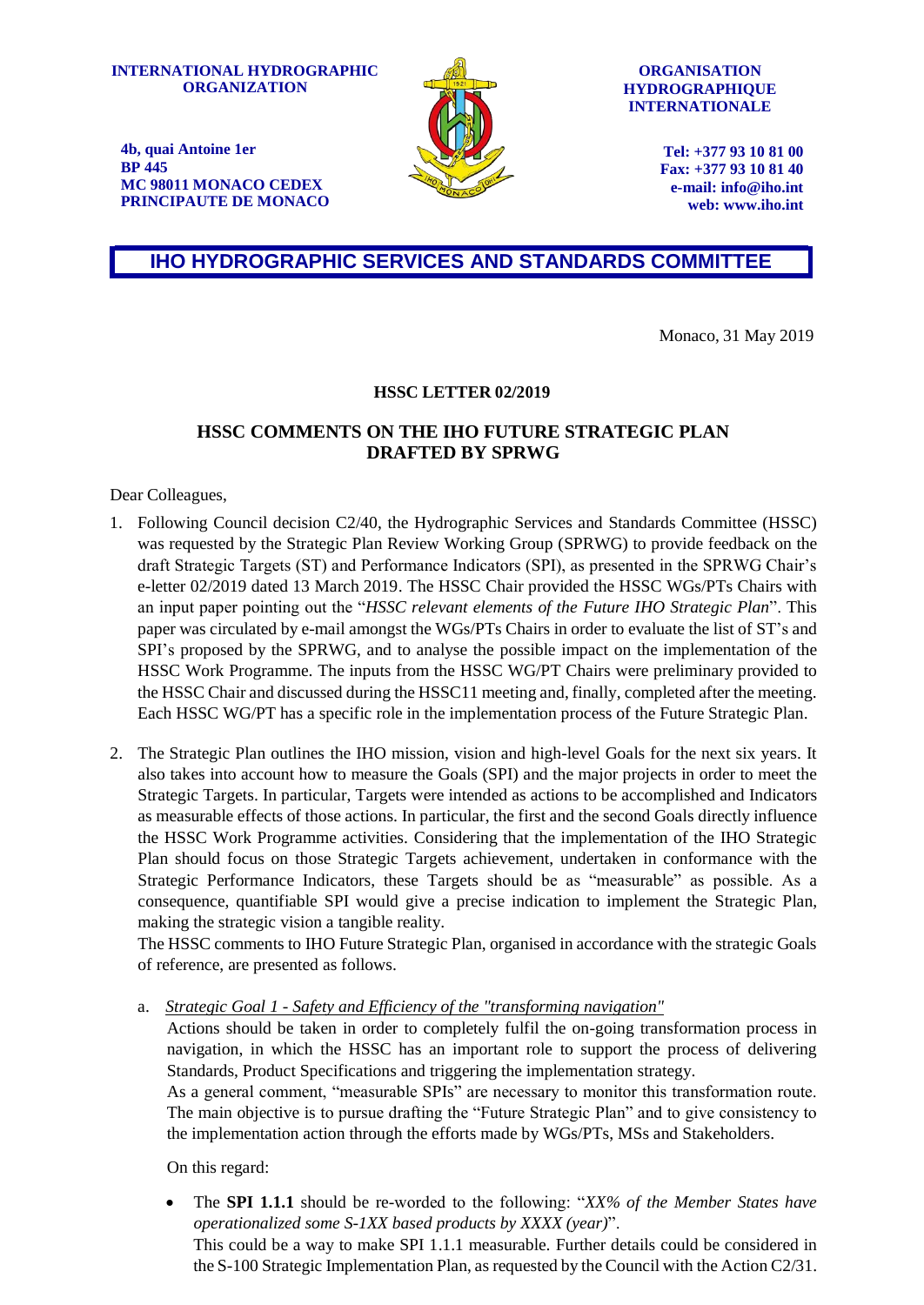Moreover, in order to monitor the accomplishment of Goal 1, the HSSC considers it relevant that such SPI takes into account the incorporation of S-100 Standard and resultant products into relevant IMO standards for SOLAS navigation. This could be a key driver for new frontof-bridge products that are going to be operationalized in the future.

 The **SPI 1.1.2** could be re-worded to the following: "*Complete and implement a refurbished standardisation of paper charts to enable advanced support for "print on demand" based on content of S-101 electronic nautical charts*" or "*Improved paper chart production based on S-101 ENC data implemented and standardized*".

Following HSSC discussion about the "Future of Paper Charts" (see HSSC11-05.4B paper), referring to SPI 1.1.2 "*Complete and implement a refurbished standardisation of paper charts as "print on demand" based on content of electronic nautical charts*" (see SPRWG e-letter 2/2019 dated 13 March 2019) could generate a non-unique interpretation.

The proposed changes would recognise the fact that the full automation of paper charts production from ENCs, especially from S-57 ENCs, will be extremely challenging to be standardize for many reasons. For example, paper charts have traditionally allowed a significant amount of national interpretation – both in concepts and symbology. A fully automated production would require Member States to give up that possibility, which they have been very eager to retain. There is also a significant number of national special requirements that are currently encoded only on ENCs as information (free text), and therefore nearly impossible to automate. The S-101 ENC Product Specification makes it easier to have these modelled into the data, unlike in S-57.

For the same reason, it should be avoided to give the impression that paper charts must in the future be produced from ENC products – this should be a possibility, not a requirement. A solution to produce paper charts from S-101 data instead of the S-57 data, also needs to be considered.

- While contributing to the "transforming navigation" process, HSSC recommended that an investigation is required to determine what the data requirements will be for facilitating autonomous ships. It was noted that there should be a fall back option that will enable the data to be understandable and readable by humans. This concept could lead to a parameter to be monitored in order to give effectiveness to SPI 1.1.3 achievement. The **SPI 1.1.3** could be re-worded to the following: "*Autonomous shipping requirement supported by S-1xx*"
- Data encoding and encrypting exchange set activities are normally monitored at HSSC WGs/PTs Level and by the main stakeholders, in order to standardize the content of the IHO dedicated publication (S-63). At the moment, the proposed ENC exchange set are not yet supported by the existing model of ENCs distribution, highlighting the need of implementing a full risk assessment. Consequently, **SPI 1.2.1** could be re-worded to the following: "*% of certified cyber secure data products and services delivered by XXXX (year)".*
- Regarding the SPI 1.2.3, "*For areas with water depth less than 50 meters, the adequacy of the hydrographic knowledge is assessed*", if we consider C-55, the 200m bathymetric contour should be taken into account. Therefore, it could be wise to use the same C-55 limitation, and probably not deal exclusively with "very shallow water" concept. In relation to the fact that SPI should be measurable with an objective (%), by country or worldwide, the "very shallow water" concept or any other related element in C-55 could not provide objectiveness to the indicator measurement. It is proposed to set as measurable indicator the CATZOC encoding. It is proposed to re-word the **SPI 1.2.3** to the following: "*XX% of CATZOC X (or QoBD level better than X) assessed by XXXX (year)*".

b. *Strategic Goal 2 - Developing hydrographical geospatial data use for the benefit of society*

 The transition from S-57 to S-101 opens new opportunities to provide a better mechanism to the mariners to support decision making and improving safety of navigation. In this regard, data quality indicators have a fundamental role: not only can they be used for risk management by the mariner, but they can also support maritime autonomous surface ships development. In fact, as highlighted during HSSC, data quality indicators are fundamental to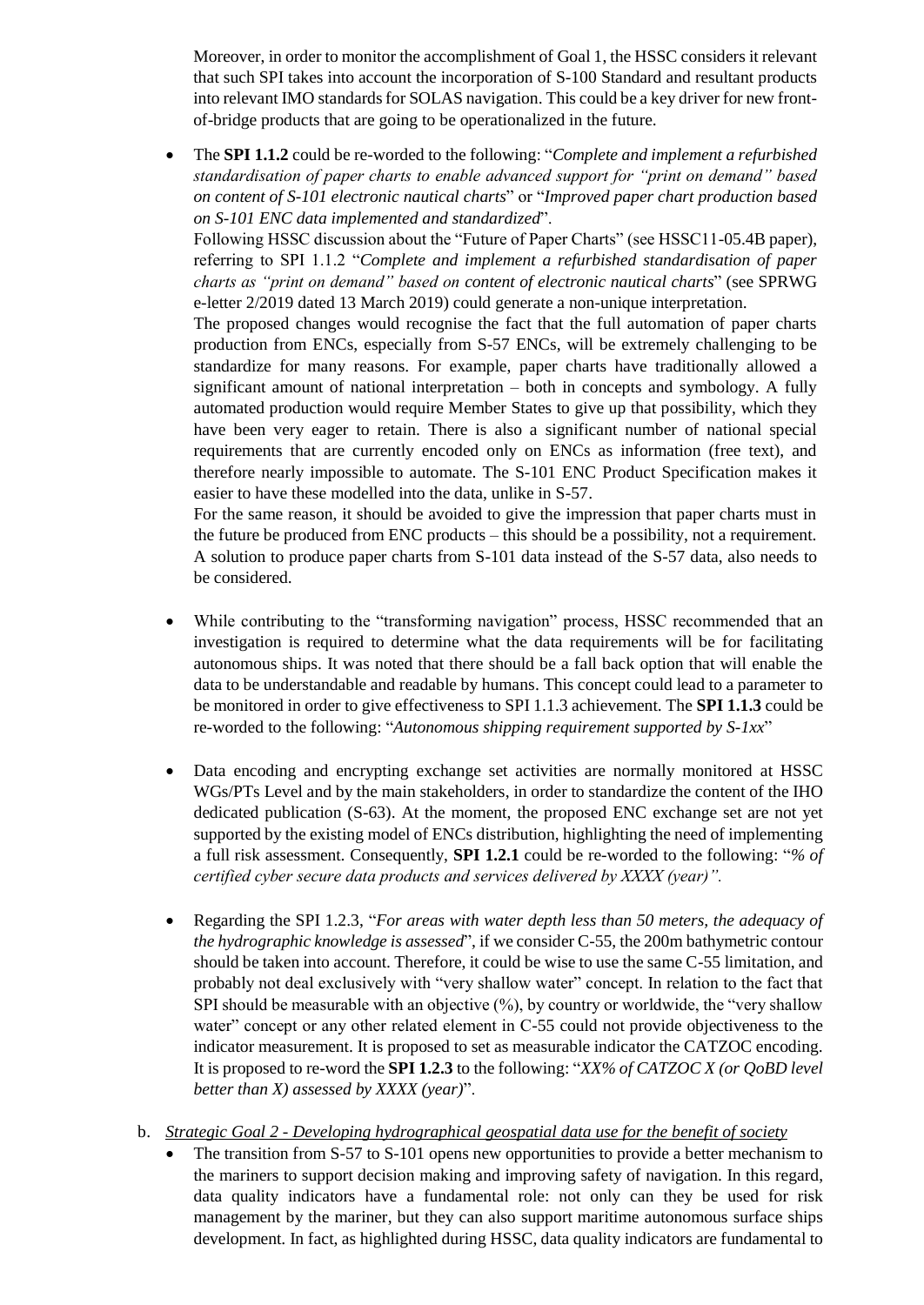assure overall spatial awareness and support decision making with a conditional visualization methodology. The **SPI 2.2.1** could be re-worded to the following: "*Quality indicators for all types of hydrographic data available and applied*".

 The S-1xx framework provides a solution to meeting the expanding global demand for hydrographic data and services for the mariners, and more generally for the benefit of the entire Maritime Community. It is anticipated that SPI 2.2.2, could be achieved by 2021 with the publication of the S-44  $6<sup>th</sup>$ 

Edition. Therefore **SPI 2.2.2** could be re-worded to the following: "*New Edition of S-44 promulgated for all hydrographic applications and wider use by 2021, revised every 2 years, and fully implemented by all HOs by 2026*".

- In order to estimate the value of using S-1xx data sets for MSDIs, **SPI 2.3.1** could be reworded to the following: *"% of S-1xx data sets in the regional and global MSDI"*. In fact, MSDI should be analyzed both at regional and global level, taking into account UN-GGIM recommendations. Finally, considering the topic, the SPI 2.3.1, a complimentary analysis needs to be completed by IRCC/MSDIWG.
- 3. Following the considerations at paragraph 2, Annex 1 summarizes the structure of the revised Strategic Plan (Goals, ST, SPI) with specific reference to the SPI affecting HSSC activities.
- 4. Current work is on track in accordance with the HSSC Work Plan 2020. All HSSC action items are scheduled, already completed or ongoing. HSSC is ready to harmonize its Work Programme in accordance with the final version of the IHO Strategic Plan. The analysis work done by the WGs/PTs by correspondence and also during the HSSC-11 meeting made the Committee aware of the updates that may be required. Moreover, HSSC actions are already aligned with the concepts expressed in the draft version of the Strategic Plan.

Finally, during HSSC11, Member States pointed out that "*the longer we hesitate to make statements, the more we will lose the confidence of our stakeholders*". The future Strategy should be based on a clearly defined statement about the following topics: appropriateness of paper charts, ECDIS backup, front-of-bridge and back-of-bridge requirements. It is agreed that "*standardization in isolation will fail*", that is why the Strategic Plan should find correspondence in an IMO statement. This could also provide benefits at operational level.

Yours sincerely,

Rear Admiral Luigi SINAPI Chair, HSSC

Distribution: SPRWG Chair, IRCC Chair, Info: HSSC Contacts, IHO Secretary General, IHO Directors